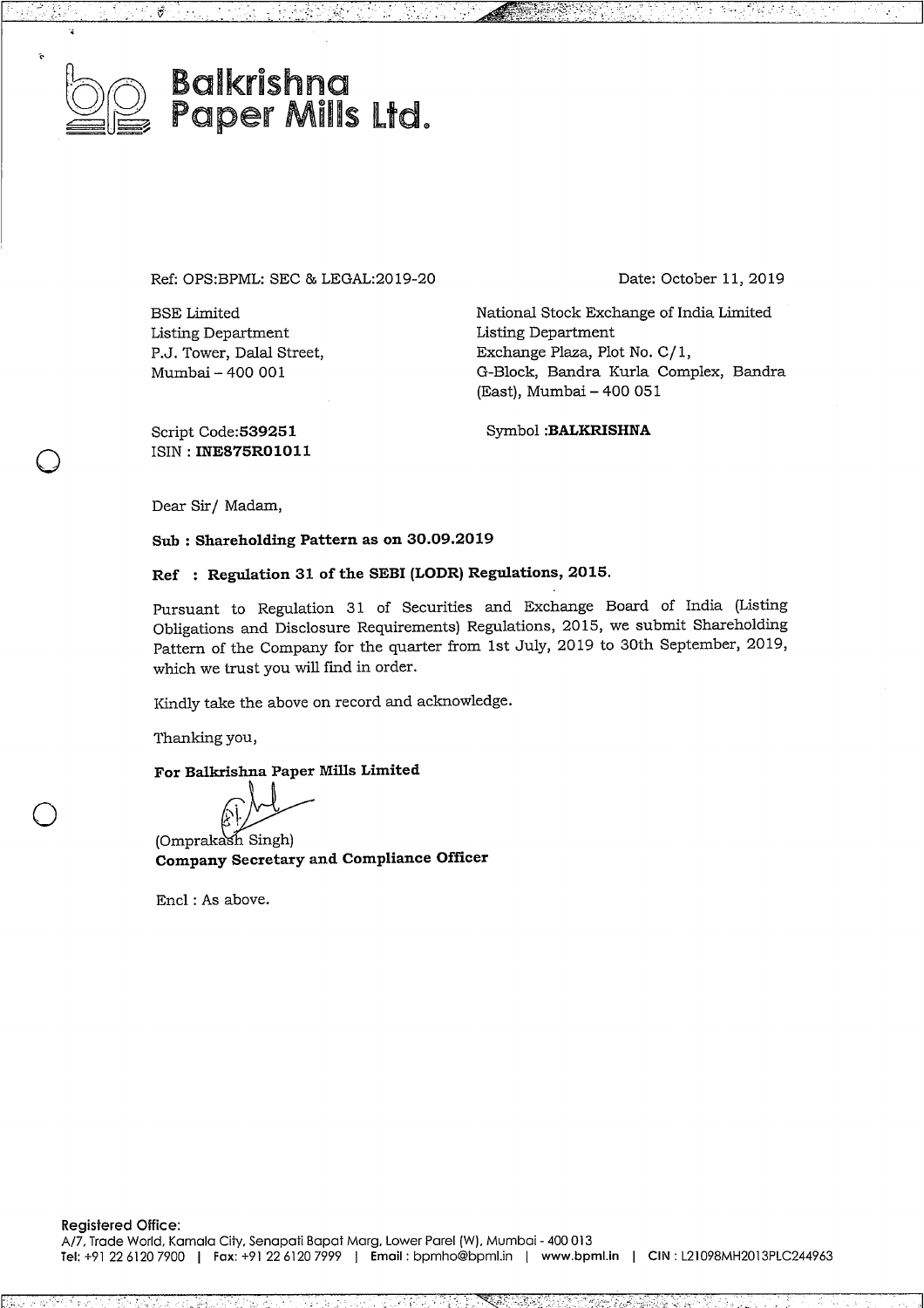## **Holding ofspecified securities**

 $\bigcap$ 

 $\sim 10^{-1}$ 

 $\bigcirc$ 

**Annexure- <sup>I</sup>**

| 1. Name of Listed Entity                                                                    | Balkrishna Paper Mills Ltd. |
|---------------------------------------------------------------------------------------------|-----------------------------|
| 2. Scrip Code/Name of Scrip/Class of Security:                                              | 539251 / Equity             |
| 3. Share Holding Pattern Filed under: Reg. $31(1)(a)/Reg.$ $31(1)(b)/Reg.$ $31(1)(c)$       | Regulation $31(1)(b)$       |
| $ a$ . If under 31(1)(b) then indicate the report for Quarter ending                        | 30-09-2019                  |
| b. If under 31(1)(c) then indicate date of allotment/extinguishment                         |                             |
| 4. Declaration: The Listed entity is required to submit the following declaration to the    |                             |
| extent of submission of information:-                                                       |                             |
| Particulars                                                                                 | Yes*/No*                    |
| 1 Whether the Listed Entity has issued any partly paid up shares?                           | No                          |
| 2 Whether the Listed Entity has issued any Convertible Securities?                          | No                          |
| 3 Whether the Listed Entity has issued any Warrants?                                        | No                          |
| 4 Whether the Listed Entity has any shares against which depository receipts are issued?    | No                          |
| 5 Whether the Listed Entity has any shares in locked-in?                                    | No                          |
| 6 Whether any shares held by promoters are pledge or otherwise encumbered?                  | No                          |
| 7. Whether company has equity shares with differential voting rights?                       | No                          |
| 8. Whether the listed entity has any significant beneficial owner?                          | No                          |
| * If the Listed Entity selects the option 'No' for the questions above, the columns for the |                             |
| partly paid up shares, Outstanding Convertible Securities/Warrants, depository receipts,    |                             |
| locked-in shares, No of shares pledged or otherwise encumbered by promoters, as             |                             |
| applicable, shall not be displayed at the time of dissemination on the Stock Exchange       |                             |
| website. Also wherever there is 'No' declared by Listed Entity in above table the values    |                             |
| will be considered as 'Zero' by default on submission of the format of holding of           |                             |
| specified securities.                                                                       |                             |
|                                                                                             |                             |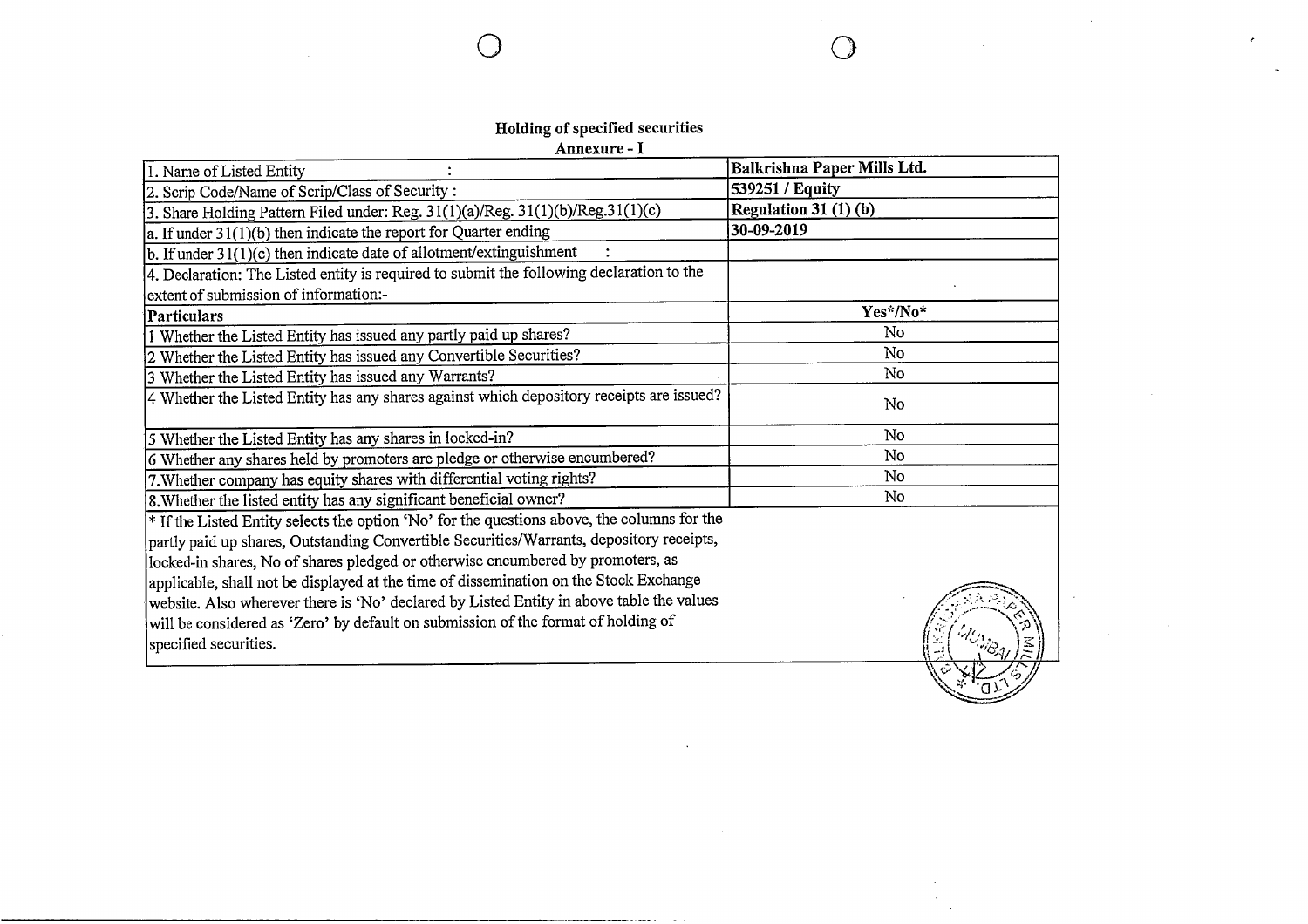Name of the Company :<br>Serint Code :<br>As on :

e

Balkrishna Paper Mills Ltd.<br>Equity<br>30-09-2019

 $\bigcirc$ 

|                                                                                                             |       |          |  |          | <u> TERRET ELEKTROLOGIA DE ELEKTROLOGIA ELEKTROLOGIA ELEKTROLOGIA ELEKTROLOGIA ELEKTROLOGIA ELEKTROLOGIA ELEKTROL</u> |          |          |       |        |  |  |          |
|-------------------------------------------------------------------------------------------------------------|-------|----------|--|----------|-----------------------------------------------------------------------------------------------------------------------|----------|----------|-------|--------|--|--|----------|
| Table 1-Summary Statement holding of specified securities was stated to the contract of the contract of the |       |          |  |          |                                                                                                                       |          |          |       |        |  |  |          |
|                                                                                                             |       |          |  |          |                                                                                                                       |          |          |       |        |  |  |          |
| (A) Promoter & Promoter Group                                                                               | 34    | 6304874  |  | 6304874  | 58.71                                                                                                                 | 6304874  | 6304874  | 58.71 | 58.71  |  |  |          |
| (B) Public                                                                                                  | 12048 | 4434970  |  | 4434970  | 41.29                                                                                                                 | 4434970  | 4434970  | 41.29 | -11.29 |  |  | 4288250  |
| (C) Non Promoter-Non Public                                                                                 |       |          |  |          |                                                                                                                       |          |          |       |        |  |  |          |
| (C1) Shares underlying DRs                                                                                  |       |          |  |          |                                                                                                                       |          |          |       |        |  |  |          |
|                                                                                                             |       |          |  |          |                                                                                                                       |          |          |       |        |  |  |          |
| (C2) Shares held by Employee Trusts                                                                         | 12032 | 10739844 |  | 10739844 | 100                                                                                                                   | 10739844 | 10739844 | 100   | 100    |  |  | 10593124 |
| Total                                                                                                       |       |          |  |          |                                                                                                                       |          |          |       |        |  |  |          |
|                                                                                                             |       |          |  |          |                                                                                                                       |          |          |       |        |  |  |          |

 $\bigcirc$ 

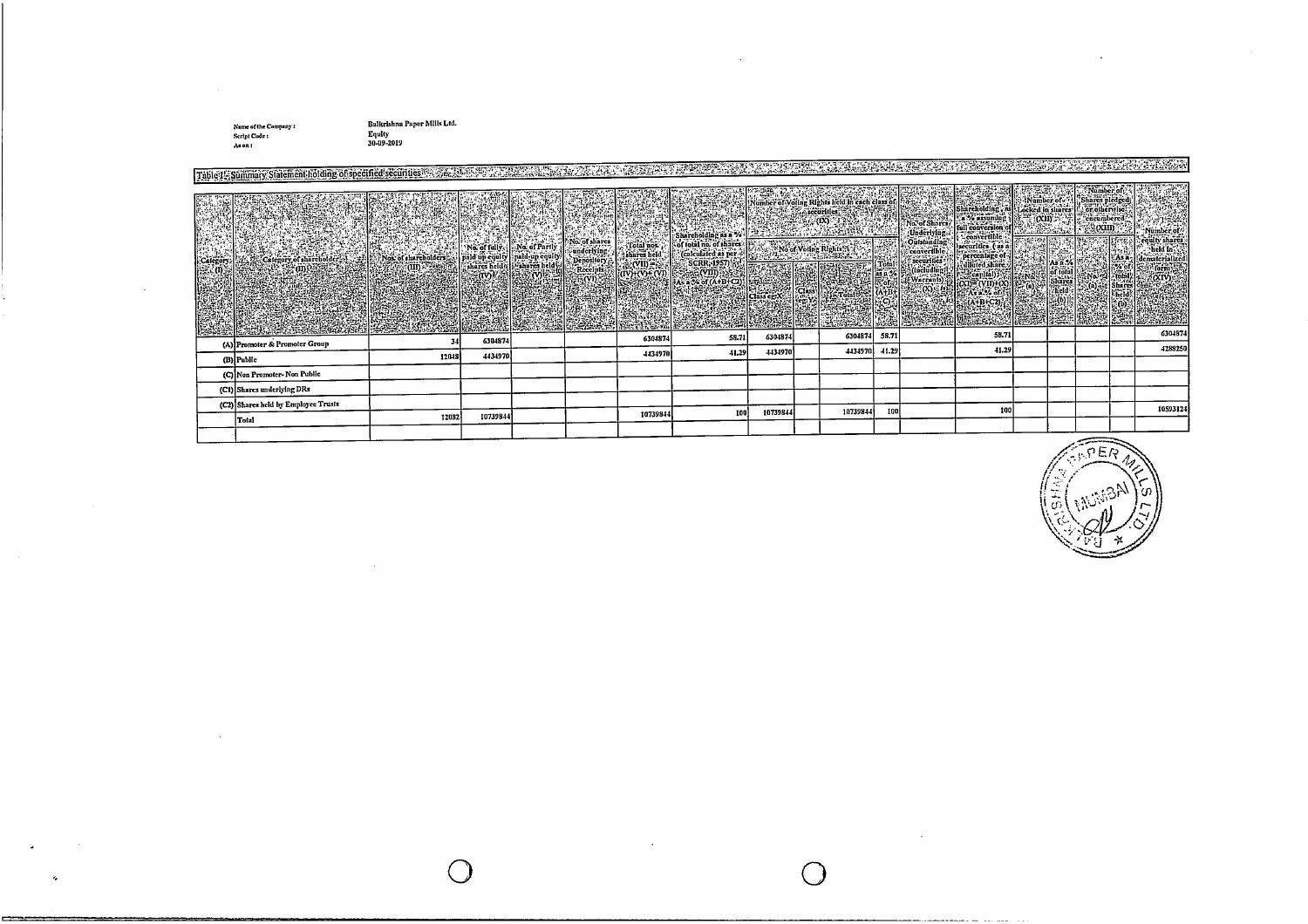#### **Table** II - **Statement showing shareholding pattern ofthe Promoter and Promoter Group**

 $\bullet$ 

 $\alpha$ 

| $-1$ | Indian                                               |    | ΩI              | n        |         |       |         | 6267755 | 58.36 | 58.36 |                                      |                |     | 6267755         |
|------|------------------------------------------------------|----|-----------------|----------|---------|-------|---------|---------|-------|-------|--------------------------------------|----------------|-----|-----------------|
| (a)  | Individuals/Hindu<br>undivided Family<br>ARVINDKUMAR | 20 | 6267755         |          | 6267755 | 58.36 | 6267755 |         |       |       |                                      |                |     | 10              |
|      | MAHABIRPRASAD<br><b>PODDAR</b>                       |    | 10              |          | 10      |       | 10      | 10l     | 0.00  |       |                                      |                |     |                 |
|      | <b>RISHABH</b><br><b>SURESHKUMAR</b>                 |    | 10              | $\Omega$ | 10      |       | 10      | 10      | 0.001 |       |                                      |                |     | <b>10</b>       |
|      | <b>PODDAR</b><br>SHYAMLATA<br><b>SURESHKUMAR</b>     |    | 10              |          | 10      |       | 10      | 10      | 0.00  |       |                                      |                |     | 10 <sup>1</sup> |
|      | PODDAR<br>VIJAYLAXMI                                 |    |                 |          |         |       |         | 10      | 0.00  |       |                                      |                |     | 10              |
|      | <b>ARVINDKUMAR</b><br>PODDAR                         |    | 10              | -01      | 10      |       | -10     |         |       |       |                                      |                |     | 11              |
|      | <b>ABHISHEK S PODDAR</b>                             |    | 11 <sup>1</sup> | $\bf{0}$ | 11      |       | 11      | 11      | 0.00  |       |                                      |                |     |                 |
|      | HARSHIT SHRIKISHAN<br>PODDAR                         |    | 11              |          | -11     |       | 11      | 11      | 0,00  |       |                                      |                |     | 11              |
|      | <b>RAJIV ARVIND KUMAR</b><br><b>PODDAR</b>           |    | 20              |          | 20      |       | 20      | 20      | 0.00  |       |                                      |                |     | 20              |
|      | <b>PAWANKUMAR</b><br><b>DHARAPRASAD</b><br>PODDAR    |    | 33              |          | 33      |       | 33      | 33      | 0.00  |       |                                      |                |     | 33              |
|      | <b>GITADEVI</b><br>DHARAPRASAD<br>PODDAR             |    | 1168            |          | 1168    | 0.01  | 1168    | 1168    | 0.01  | 0.01  |                                      |                |     | 1168            |
|      | <b>MADHUDEVI</b><br>PAWANKUMAR<br><b>PODDAR</b>      |    | 265314          |          | 265314  | 2.47  | 265314  | 265314  | 2.47  | 2.47  |                                      |                |     | 265314          |
|      | AVNISH PAWANKUMAR<br><b>PODDAR</b>                   |    | 303060          |          | 303060  | 2,82  | 303060  | 303060  | 2.82  | 2.82  |                                      |                |     | 303060          |
|      | <b>KHUSHBOO RAJIV</b><br><b>PODDAR</b>               |    | 421833          |          | 421833  | 3.93  | 421833  | 421833  | 3.93  | 3.93  |                                      |                |     | 421833          |
|      | <b>ANURAG</b><br><b>PAWANKUMAR</b><br><b>PODDAR</b>  |    | 500648          |          | 500648  | 4.66  | 500648  | 500648  | 4.66  | 4.66  |                                      |                |     | 500648          |
|      | <b>ANKIT PODDAR</b>                                  |    | 530626          |          | 530626  | 4.94  | 530626  | 530626  | 4.94  | 4.94  |                                      |                |     | 530626          |
|      | GAURAV PRAMOD<br><b>PODDAR</b>                       |    | 530626          |          | 530626  | 4.94  | 530626  | 530626  | 4.94  | 4,94  |                                      |                |     | 530626          |
|      | <b>SANGEETA</b><br><b>PRAMODKUMAR</b><br>PODDAR      |    | 530628          |          | 530628  | 4.94  | 530628  | 530628  | 4.94  | 4.94  |                                      |                |     | 530628          |
|      | SHRIKISHAN<br><b>DHARAPRASAD</b><br><b>PODDAR</b>    |    | 795929          |          | 795929  | 7.41  | 795929  | 795929  | 7.41  | 7.41  |                                      | 9ER.           |     | 795929          |
|      | <b>VIBHADEVI</b><br><b>SHRIKISHAN PODDAR</b>         |    | 795929          |          | 795929  | 7.41  | 795929  | 795929  | 7.41  | 7.41  | $\overline{\mathbb{Z}}$<br>$-r$<br>ು | $\cdot$ 3 $\%$ | Ĵу. | 795929          |
|      |                                                      |    |                 |          |         |       |         |         |       |       |                                      |                |     |                 |

 $\overline{ }$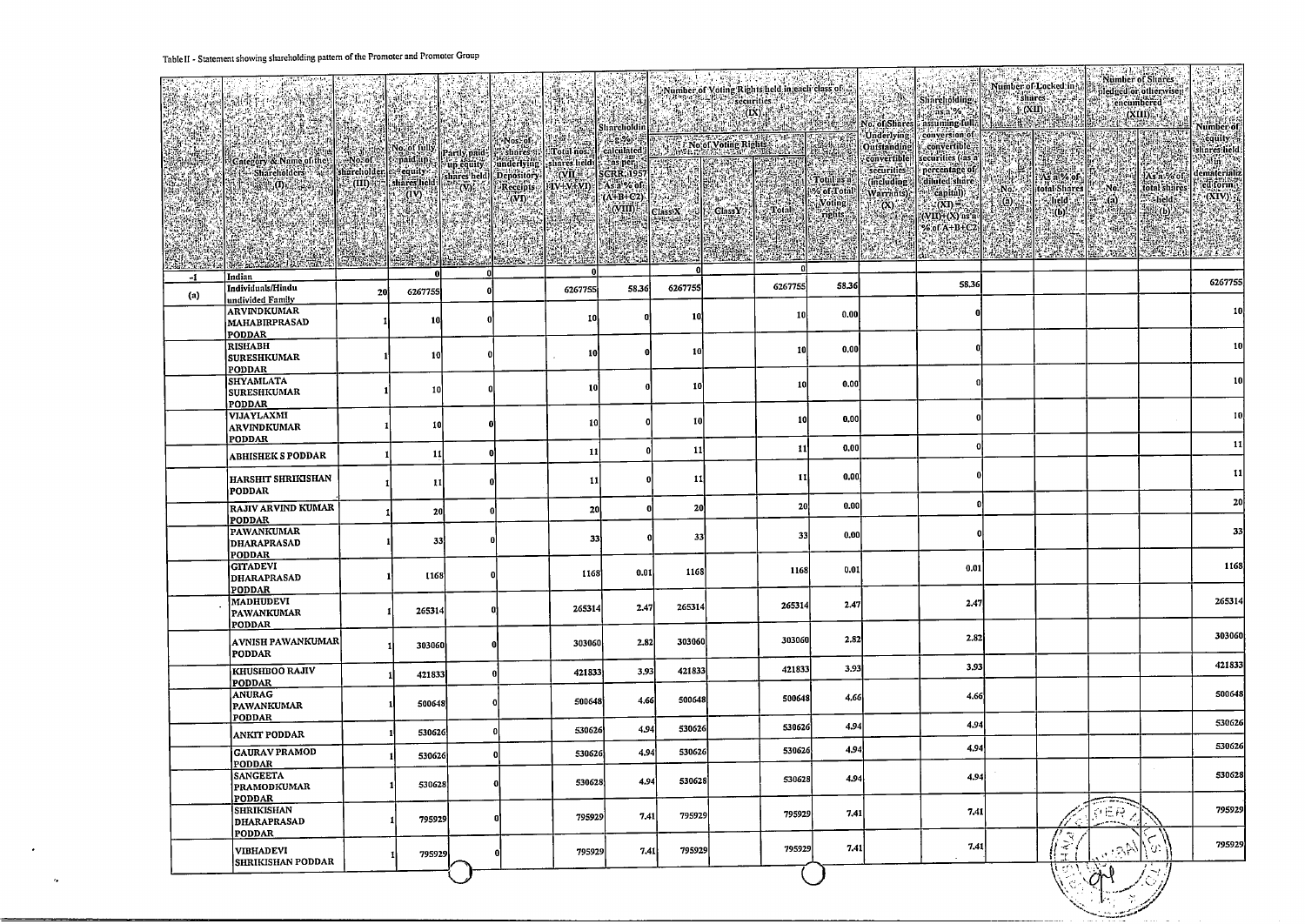|                       | <b>RAMESHKUMAR</b>                                                                                                                                                                                                             |                |              |              |          |       |         |              |       |              |  |               |         |
|-----------------------|--------------------------------------------------------------------------------------------------------------------------------------------------------------------------------------------------------------------------------|----------------|--------------|--------------|----------|-------|---------|--------------|-------|--------------|--|---------------|---------|
|                       | <b>DHARAPRASAD</b>                                                                                                                                                                                                             |                | 795939       |              | 795939   | 7.41  | 795939  | 795939       | 7,41  | 7.41         |  |               | 795939  |
|                       | <b>PODDAR</b><br><b>ASHADEVI</b>                                                                                                                                                                                               |                |              |              |          |       |         |              |       |              |  |               |         |
|                       | <b>RAMESHKUMAR</b><br><b>PODDAR</b>                                                                                                                                                                                            |                | 795940       | 0            | 795940   | 7.41  | 795940  | 795940       | 7.41  | 7.41         |  |               | 795940  |
| (b)                   | Central Government/State<br>Government(s)                                                                                                                                                                                      |                |              |              |          |       |         |              |       |              |  |               |         |
| (c)                   | Financial Institutions/<br>Banks                                                                                                                                                                                               |                |              |              |          |       |         |              |       |              |  |               |         |
| (d)                   | Any Other (specify)                                                                                                                                                                                                            | 14             | 37119        | $\mathbf{0}$ | 37119    | 0.35  | 37119   | 37119        | 0.35  | 0,35         |  |               | 37119   |
|                       | <b>SPINVESTRADE</b><br>(INDIA) LIMITED                                                                                                                                                                                         |                |              |              |          |       |         | 3            | 0.00  |              |  |               |         |
|                       | <b>SANCHNA TRADING &amp;</b><br>FIN. LTD.                                                                                                                                                                                      |                |              |              |          |       |         |              | 0.00  | 0            |  |               |         |
|                       | <b>BALGOPAL HOLDING &amp;</b><br><b>TRADERS LTD</b>                                                                                                                                                                            |                |              |              |          |       |         |              | 0.00  | $\mathbf 0$  |  |               |         |
|                       | PODDAR BROTHERS<br><b>INVESTMENT PRIVATE</b>                                                                                                                                                                                   |                |              |              |          |       |         |              | 0.00  | 0            |  |               |         |
|                       | <b>SP FINANCE AND</b><br><b>TRADING LTD</b>                                                                                                                                                                                    |                |              |              |          |       |         | $\mathbf{5}$ | 0.00  | $\bf{0}$     |  |               |         |
|                       | VISHAL FURNISHINGS<br><b>LTD</b>                                                                                                                                                                                               |                |              |              |          |       |         | 5            | 0.00  |              |  |               |         |
|                       | <b>AKP ENTERPRISES LLP</b>                                                                                                                                                                                                     |                | 10           |              | 10       |       | 10      | 10           | 0.00  | $\mathbf 0$  |  |               | 10      |
|                       | <b>RAP ENTERPRISES LLP</b>                                                                                                                                                                                                     |                | 10           |              | 10       |       | 10      | 10           | 0,00  | $\Omega$     |  |               | 10      |
|                       | TMP ENTERPRISES LLP                                                                                                                                                                                                            |                | 10           |              | 10       |       | 10      | 10           | 0.00  | 0            |  |               | 10      |
|                       | <b>DPP ENTERPRISES LLP</b>                                                                                                                                                                                                     |                | 13           | $\Omega$     | 13       |       | 13      | 13           | 0.00  |              |  |               | 13      |
|                       | <b>HSP ENTERPRISES LLP</b>                                                                                                                                                                                                     |                | 13           | 0            | 13       |       | 13      | 13           | 0.00  |              |  |               | 13      |
|                       | PKP ENTERPRISES LLP                                                                                                                                                                                                            |                | 13           | $\mathbf 0$  | 13       |       | 13      | 13           | 0.00  | $\mathbf{0}$ |  |               | 13      |
|                       | <b>VKP ENTERPRISES LLP</b>                                                                                                                                                                                                     |                | 13           | 0            | 13       |       | 13      | 13           | 0.00  | - Ol         |  |               | 13      |
|                       | <b>GPP ENTERPRISES LLP</b>                                                                                                                                                                                                     |                | 37011        | $\mathbf 0$  | 37011    | 0.34  | 37011   | 37011        | 0.34  | 0.34         |  |               | 37011   |
| Sub-Total<br>(A)(1)   |                                                                                                                                                                                                                                | 34             | 6304874      | $\mathbf{0}$ | 6304874  | 58.71 | 6304874 | 6304874      | 58.71 | 58.71        |  |               | 6304874 |
| $-2$                  | Foreign                                                                                                                                                                                                                        |                |              | n'           |          |       |         | $\Omega$     |       |              |  |               |         |
| (a)                   | <b>Individuals (NonResident</b><br>Individuals/Foreign                                                                                                                                                                         |                |              |              |          |       |         |              |       |              |  |               |         |
|                       | Individuals)<br>Government                                                                                                                                                                                                     |                | $\Omega$     | n            | $\Omega$ |       |         | $\mathbf{0}$ |       |              |  |               |         |
| (b)<br>(c)            | Institutions                                                                                                                                                                                                                   |                | $\mathbf{a}$ | $\mathbf{a}$ | 0.       |       |         | n            |       |              |  |               |         |
| (d)                   | Foreign Portfolio Investor                                                                                                                                                                                                     |                |              |              |          |       |         | $\Omega$     |       |              |  |               |         |
| $\left($ e $\right)$  | Any Other (specify)                                                                                                                                                                                                            |                | 0Ì           | 0            |          |       |         |              |       |              |  |               |         |
| Sub-Total<br>(A)(2)   |                                                                                                                                                                                                                                |                |              |              |          |       |         |              |       |              |  |               |         |
| Total                 |                                                                                                                                                                                                                                |                |              |              |          |       |         |              |       |              |  |               |         |
| Shareholding          |                                                                                                                                                                                                                                |                |              |              |          |       |         |              |       |              |  |               |         |
| of Promoter           |                                                                                                                                                                                                                                | 3 <sub>4</sub> | 6304874      |              | 6304874  | 58.71 | 6304874 | 6304874      | 58.71 | 58.71        |  |               | 6304874 |
| and Promoter<br>Group |                                                                                                                                                                                                                                |                |              |              |          |       |         |              |       |              |  |               |         |
| (A)=(A)(1)+(A)        |                                                                                                                                                                                                                                |                |              |              |          |       |         |              |       |              |  |               |         |
| (2)                   |                                                                                                                                                                                                                                |                |              |              |          |       |         |              |       |              |  |               |         |
|                       |                                                                                                                                                                                                                                |                |              |              |          |       |         |              |       |              |  |               |         |
|                       | Details of Shares which remain unclaimed may be given hear along with details such as number of shareholders, outstanding shares held in demat/unclaimed suspense account, voting rights which are frozen etc. Note:(1) PAN wo |                |              |              |          |       |         |              |       |              |  |               |         |
|                       | Stock Exchange(s).(2) The term Encumbrance has the same meaning as assigned under regulation 28(3) of SEBI (Substantial Acquisition of Shares and Takeovers) Regulations, 2011.                                                |                |              |              |          |       |         |              |       |              |  | <del>アニ</del> |         |

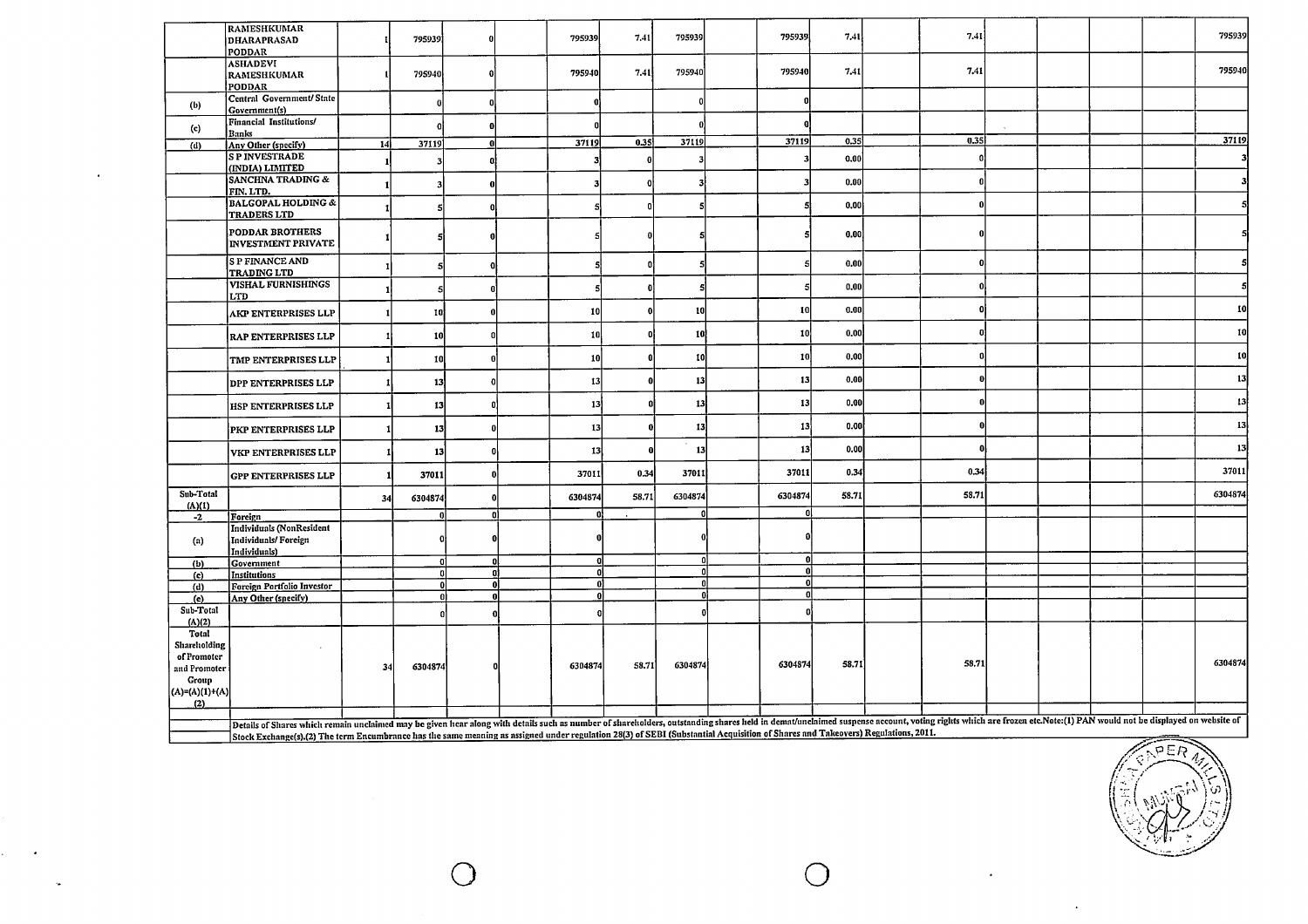#### **Table III - Statementshowingshareholding patter ofthe Public shareholder**

|                                                                      |                                                                                                                                                                                                                                |                           |                                                                                           | <b>ICA</b>                        | e an<br>Fra                                      | i ya kat                                                       | Sharehol <sup>1</sup><br>ding %                                    |                       | Nimber of Voting Rights held in each class of                      |                                        | No. of Shares                                                            | workful<br>Shareholding<br>$$ as a $%$ .<br>assuming full                                                                                                                                                                                                                                                                                                                                                                                         | Number of Locke<br>in shares<br>$(X, 0)$ . |                             | Number of Shares<br>pledged or otherwise<br>"encumbered"<br>$\frac{1}{2}$ $\frac{1}{2}$ $\frac{1}{2}$ $\frac{1}{2}$ $\frac{1}{2}$ $\frac{1}{2}$ $\frac{1}{2}$ $\frac{1}{2}$ $\frac{1}{2}$ $\frac{1}{2}$ |                                                       | <b>ARK</b>                                                                                                |
|----------------------------------------------------------------------|--------------------------------------------------------------------------------------------------------------------------------------------------------------------------------------------------------------------------------|---------------------------|-------------------------------------------------------------------------------------------|-----------------------------------|--------------------------------------------------|----------------------------------------------------------------|--------------------------------------------------------------------|-----------------------|--------------------------------------------------------------------|----------------------------------------|--------------------------------------------------------------------------|---------------------------------------------------------------------------------------------------------------------------------------------------------------------------------------------------------------------------------------------------------------------------------------------------------------------------------------------------------------------------------------------------------------------------------------------------|--------------------------------------------|-----------------------------|---------------------------------------------------------------------------------------------------------------------------------------------------------------------------------------------------------|-------------------------------------------------------|-----------------------------------------------------------------------------------------------------------|
|                                                                      | Category & Name of the Shareholders                                                                                                                                                                                            | Mo.of Act<br>shareholder. | No. of fully paid paid dip   underlyi  <br><b>Sup equityment</b><br>Shares held(c) shares | Partly shares<br>  Tequity        | : Nos. of i<br><b>ESTERNI</b><br>Deposito        | <b>Taly</b><br>t. Total nos.<br>shares held<br>$x = 0$ $N11 =$ | <b>Calculate</b><br>dias per-<br><b>SCRR</b><br>$-1957.$<br>As a % |                       | <b>The Neof</b> Voling Rights <b>Committee Committee Committee</b> | $\mu_{\rm{F}}$<br>Total as,<br>ia %'of | - Underlying<br>Outstanding<br>convertible.<br>securities<br>(including) | conversion of<br>convertible<br>securities (ns)<br>a percentage<br>of dilitied                                                                                                                                                                                                                                                                                                                                                                    | 19 5                                       | $\sum_{i=1}^{n}$<br>$\%$ of |                                                                                                                                                                                                         | vie<br>As a %<br><b>liof</b> total                    | Number of:<br>equity shares<br><b><i><u>Exhelding</u></i></b><br>dematerialized<br>$\delta$ form $\delta$ |
|                                                                      | Conteners & Name Office Library<br>(Conteners)<br>The Conteners of Conteners of Conteners of Conteners of Conteners of Conteners<br>The Conteners of Conteners of Conteners of Conteners of Conteners of Conteners<br>         |                           | $\mathbb{Z}^n$ avisons<br><b>ASHAMAR</b>                                                  | held <sup>*</sup><br>ିଠେ<br>45.67 | nery el<br>Receipts<br>$\mathbb{C}^{\mathbf{D}}$ | $IV+V+VD$                                                      | 14009<br>(A+B+C<br>(2)<br>\(VIII)                                  |                       |                                                                    | Voting<br><b>Priglits</b><br>e e       | Total Warrants)<br>ුලා හ<br>era (194<br>经通                               | share capital)<br>$\begin{array}{lcl} \hline \text{GCD} & \text{GSD} & \text{Sline} & \text{O} \\ \hline \text{OCD} & \text{S} & \text{O} & \text{Sline} \\ \text{OCD} & \text{S} & \text{O} & \text{O} \\ \text{OCD} & \text{O} & \text{O} & \text{O} \\ \text{O} & \text{O} & \text{O} & \text{O} \end{array}$<br>$\begin{tabular}{ c c c c } \hline $\times$ of & $1$ & $10$ \\ \hline $\times$ A+B:C23 & $10$ & $10$ \\ \hline \end{tabular}$ | No.7                                       | total                       | $\blacksquare$ No. $\blacksquare$                                                                                                                                                                       | shares<br>held<br>់(b) ិ<br>$\langle \hat{H} \rangle$ | (XIV) (21)                                                                                                |
| $+11.46/1$                                                           |                                                                                                                                                                                                                                |                           | Par lander has<br>ΩI                                                                      | -ol                               |                                                  | $\Omega$                                                       |                                                                    | <b>Similar at</b>     |                                                                    |                                        |                                                                          |                                                                                                                                                                                                                                                                                                                                                                                                                                                   |                                            |                             |                                                                                                                                                                                                         |                                                       |                                                                                                           |
| $-1$<br>(a)                                                          | Institutions<br>Mutual Funds                                                                                                                                                                                                   |                           | ۵I                                                                                        | -ol                               |                                                  | $\mathbf{0}$                                                   |                                                                    | <b>n</b>              | 0                                                                  |                                        |                                                                          |                                                                                                                                                                                                                                                                                                                                                                                                                                                   |                                            |                             |                                                                                                                                                                                                         |                                                       |                                                                                                           |
| (Ъ)                                                                  | <b>Venture Capital Funds</b>                                                                                                                                                                                                   |                           | ol                                                                                        | $\overline{\mathbf{0}}$           |                                                  | ۵l                                                             |                                                                    | ΩI                    | `ol                                                                |                                        |                                                                          |                                                                                                                                                                                                                                                                                                                                                                                                                                                   |                                            |                             |                                                                                                                                                                                                         |                                                       |                                                                                                           |
| (c)                                                                  | Alternate Investment Funds                                                                                                                                                                                                     |                           | ٥I                                                                                        | $\mathbf 0$                       |                                                  | οl<br>۵I                                                       |                                                                    | <b>n</b>              | -ol<br>٥l                                                          |                                        |                                                                          |                                                                                                                                                                                                                                                                                                                                                                                                                                                   |                                            |                             |                                                                                                                                                                                                         |                                                       |                                                                                                           |
| (d)                                                                  | <b>Foreign Venture Capital Investors</b>                                                                                                                                                                                       |                           | ΩI<br>٨l                                                                                  | -01<br>n'                         |                                                  | 0                                                              |                                                                    | ΩI                    | ol                                                                 |                                        |                                                                          |                                                                                                                                                                                                                                                                                                                                                                                                                                                   |                                            |                             |                                                                                                                                                                                                         |                                                       |                                                                                                           |
| (e)<br>(n)                                                           | <b>Foreign Portfolio Investors</b><br><b>Financial Institutions/Banks</b>                                                                                                                                                      |                           | ۵I                                                                                        | 0                                 |                                                  | <sub>0</sub>                                                   |                                                                    |                       | οl                                                                 |                                        |                                                                          |                                                                                                                                                                                                                                                                                                                                                                                                                                                   |                                            |                             |                                                                                                                                                                                                         |                                                       |                                                                                                           |
| $(2)$                                                                | Insurance Companies                                                                                                                                                                                                            |                           | 866                                                                                       | - Ol                              |                                                  | 866                                                            | 0.01                                                               | 866                   | 866                                                                | 0.01                                   |                                                                          | 0.01                                                                                                                                                                                                                                                                                                                                                                                                                                              |                                            |                             |                                                                                                                                                                                                         |                                                       | 866                                                                                                       |
| (h)                                                                  | <b>Provident Funds/ Pension Funds</b>                                                                                                                                                                                          |                           | $\mathbf{0}$                                                                              | $\Omega$                          |                                                  | $\mathbf{a}$                                                   |                                                                    | -OI                   | $\mathbf{0}$<br>$\Omega$                                           |                                        |                                                                          |                                                                                                                                                                                                                                                                                                                                                                                                                                                   |                                            |                             |                                                                                                                                                                                                         |                                                       |                                                                                                           |
| (i)                                                                  | Any Other (specify)                                                                                                                                                                                                            |                           | $\mathbf{0}$<br>866                                                                       | ol<br>.nl                         |                                                  | $\Omega$<br>866                                                | 0.01                                                               | 866                   | 866                                                                | 0.01                                   |                                                                          | 0.01                                                                                                                                                                                                                                                                                                                                                                                                                                              |                                            |                             |                                                                                                                                                                                                         |                                                       | 866                                                                                                       |
| Sub-Total (B)(1)                                                     | Central Government/ State                                                                                                                                                                                                      |                           |                                                                                           |                                   |                                                  |                                                                |                                                                    |                       | n                                                                  |                                        |                                                                          |                                                                                                                                                                                                                                                                                                                                                                                                                                                   |                                            |                             |                                                                                                                                                                                                         |                                                       |                                                                                                           |
| $-2$                                                                 | Government(s)/ President of India                                                                                                                                                                                              |                           |                                                                                           | $\mathbf 0$                       |                                                  |                                                                |                                                                    |                       |                                                                    |                                        |                                                                          |                                                                                                                                                                                                                                                                                                                                                                                                                                                   |                                            |                             |                                                                                                                                                                                                         |                                                       |                                                                                                           |
| Sub-Total (B)(2)                                                     |                                                                                                                                                                                                                                |                           | n                                                                                         | n                                 |                                                  |                                                                |                                                                    | n                     | $\mathbf{0}$<br>$\mathbf{a}$                                       |                                        |                                                                          |                                                                                                                                                                                                                                                                                                                                                                                                                                                   |                                            |                             |                                                                                                                                                                                                         |                                                       |                                                                                                           |
| $-3$                                                                 | Non-institutions                                                                                                                                                                                                               |                           | O                                                                                         |                                   |                                                  |                                                                |                                                                    | 0.                    |                                                                    |                                        |                                                                          |                                                                                                                                                                                                                                                                                                                                                                                                                                                   |                                            |                             |                                                                                                                                                                                                         |                                                       |                                                                                                           |
| (a(i))                                                               | Individuals-<br>i.Individual shareholders holding<br>nominal share capital up to Rs. 2 lakhs.                                                                                                                                  | 11233                     | 3025355                                                                                   |                                   |                                                  | 3025355                                                        | 28.17                                                              | 3025355               | 3025355                                                            | 28.17                                  |                                                                          | 28.17                                                                                                                                                                                                                                                                                                                                                                                                                                             |                                            |                             |                                                                                                                                                                                                         |                                                       | 2878884                                                                                                   |
| (n(ii))                                                              | Individuals-<br>ii. Individual shareholders holding<br>nominal share capital in excess of Rs. 2<br>lakhs.                                                                                                                      |                           | 508038                                                                                    |                                   |                                                  | 508038                                                         | 4.73                                                               | 508038                | 508038                                                             | 4.73                                   |                                                                          | 4.73                                                                                                                                                                                                                                                                                                                                                                                                                                              |                                            |                             |                                                                                                                                                                                                         |                                                       | 508038                                                                                                    |
|                                                                      | <b>KISHAN GOPAL MOHTA</b>                                                                                                                                                                                                      |                           | 110400                                                                                    |                                   |                                                  | 110400                                                         | 1.03                                                               | 110400                | 110400                                                             | 1.03                                   |                                                                          | 1.03                                                                                                                                                                                                                                                                                                                                                                                                                                              |                                            |                             |                                                                                                                                                                                                         |                                                       | 110400                                                                                                    |
|                                                                      | <b>VINEET NAHATA</b>                                                                                                                                                                                                           | $\mathbf{1}$              | 120429                                                                                    | $\mathbf{0}^{\prime}$             |                                                  | 120429                                                         | 1.12                                                               | 120429<br>30l         | 120429<br>30                                                       | 1.12                                   |                                                                          | 1.12                                                                                                                                                                                                                                                                                                                                                                                                                                              |                                            |                             |                                                                                                                                                                                                         |                                                       | 120429<br>-30                                                                                             |
| (b)                                                                  | <b>NBFCs registered with RBI</b>                                                                                                                                                                                               | -11                       | 30<br>$\mathbf{0}$                                                                        | 0<br>$\Omega$                     |                                                  | 30<br>-01                                                      | n                                                                  | -01                   | $\mathbf{0}$                                                       |                                        |                                                                          |                                                                                                                                                                                                                                                                                                                                                                                                                                                   |                                            |                             |                                                                                                                                                                                                         |                                                       |                                                                                                           |
| (c)                                                                  | <b>Employee Trusts</b><br>Overseas Depositories (holding DRs)                                                                                                                                                                  |                           |                                                                                           |                                   |                                                  |                                                                |                                                                    |                       |                                                                    |                                        |                                                                          |                                                                                                                                                                                                                                                                                                                                                                                                                                                   |                                            |                             |                                                                                                                                                                                                         |                                                       |                                                                                                           |
| (d)                                                                  | (balancing figure)                                                                                                                                                                                                             |                           |                                                                                           |                                   |                                                  | $\Omega$                                                       |                                                                    | $\mathbf{0}$          |                                                                    |                                        |                                                                          |                                                                                                                                                                                                                                                                                                                                                                                                                                                   |                                            |                             |                                                                                                                                                                                                         |                                                       |                                                                                                           |
| (e)                                                                  | Any Other (specify)                                                                                                                                                                                                            | 804                       | 900681                                                                                    | 0l                                |                                                  | 900681                                                         | 8.39                                                               | 900681                | 900681                                                             | 8.39<br>-0                             |                                                                          | 8.39                                                                                                                                                                                                                                                                                                                                                                                                                                              |                                            |                             |                                                                                                                                                                                                         |                                                       | 900432                                                                                                    |
|                                                                      | Trusts                                                                                                                                                                                                                         | -1<br>$\mathbf{I}$        | 10740                                                                                     | 0.<br>O                           |                                                  | 10740                                                          | $\mathbf{0}$<br>0.1                                                | $\mathbf{z}$<br>10740 | $\mathbf{z}$<br>10740                                              | 0.1                                    |                                                                          | 0.1                                                                                                                                                                                                                                                                                                                                                                                                                                               |                                            |                             |                                                                                                                                                                                                         |                                                       | 10740                                                                                                     |
|                                                                      | Foreign Nationals<br>Non-Resident Indian (NRI)                                                                                                                                                                                 | 260                       | 66035                                                                                     | $\mathbf{a}$                      |                                                  | 66035                                                          | 0.61                                                               | 66035                 | 66035                                                              | 0.61                                   |                                                                          | 0.61                                                                                                                                                                                                                                                                                                                                                                                                                                              |                                            |                             |                                                                                                                                                                                                         |                                                       | 66035                                                                                                     |
|                                                                      | <b>Clearing Members</b>                                                                                                                                                                                                        | 60                        | 96587                                                                                     | $\mathbf{a}$                      |                                                  | 96587                                                          | $\overline{0.9}$                                                   | 96587                 | 96587                                                              | 0.9                                    |                                                                          | 0.9                                                                                                                                                                                                                                                                                                                                                                                                                                               |                                            |                             |                                                                                                                                                                                                         |                                                       | 96587                                                                                                     |
|                                                                      | HUF                                                                                                                                                                                                                            | 329                       | 274788                                                                                    |                                   |                                                  | 274788                                                         | 2.56                                                               | 274788                | 274788                                                             | 2,56                                   |                                                                          | 2.56                                                                                                                                                                                                                                                                                                                                                                                                                                              |                                            |                             |                                                                                                                                                                                                         |                                                       | 274705<br>452363                                                                                          |
|                                                                      | <b>Bodies Corporate</b>                                                                                                                                                                                                        | 153                       | 452529                                                                                    | ΩĹ                                |                                                  | 452529<br>4434104                                              | 4.21<br>41.29                                                      | 452529<br>4434104     | 452529<br>4434104                                                  | 4.21<br>41.29                          |                                                                          | 4.21<br>41.29                                                                                                                                                                                                                                                                                                                                                                                                                                     |                                            |                             |                                                                                                                                                                                                         |                                                       | 4287384                                                                                                   |
| Sub-Total (B)(3)                                                     |                                                                                                                                                                                                                                | 12047                     | 4434104                                                                                   | -nl                               |                                                  |                                                                |                                                                    |                       |                                                                    |                                        |                                                                          |                                                                                                                                                                                                                                                                                                                                                                                                                                                   |                                            |                             |                                                                                                                                                                                                         |                                                       |                                                                                                           |
| <b>Total Public</b><br>Shareholding<br>$(B)=(B)(1)+(B)(2)+($<br>B(3) |                                                                                                                                                                                                                                | 12048                     | 4434970                                                                                   |                                   |                                                  | 4434970                                                        | 41.29                                                              | 4434970               | 4434970                                                            | 41,29                                  |                                                                          | 41.29                                                                                                                                                                                                                                                                                                                                                                                                                                             |                                            |                             |                                                                                                                                                                                                         |                                                       | 4288250                                                                                                   |
|                                                                      | Details of the shareholders acting as persons in Concert including their Shareholding (No. and %):Details of Shares which remain unclaimed may be given hear along with details such as number of shareholders, outstanding sh |                           |                                                                                           |                                   |                                                  |                                                                |                                                                    |                       |                                                                    |                                        |                                                                          |                                                                                                                                                                                                                                                                                                                                                                                                                                                   |                                            |                             |                                                                                                                                                                                                         |                                                       |                                                                                                           |
|                                                                      | suspense account, voting rights which are frozen etc.Note:(1) PAN would not be displayed on website of Stock Exchange(s). (2) The above format needs to be disclosed along with the name of following persons: Institutions/No |                           |                                                                                           |                                   |                                                  |                                                                |                                                                    |                       |                                                                    |                                        |                                                                          |                                                                                                                                                                                                                                                                                                                                                                                                                                                   |                                            |                             |                                                                                                                                                                                                         |                                                       |                                                                                                           |
|                                                                      | of total number of shares. (3) W.r.t. the information pertaining to Depository Receipts, the same may be disclosed in the respective columns to the extent information available and the balance to be disclosed as held by cu |                           |                                                                                           |                                   |                                                  |                                                                |                                                                    |                       |                                                                    |                                        |                                                                          |                                                                                                                                                                                                                                                                                                                                                                                                                                                   |                                            |                             |                                                                                                                                                                                                         |                                                       |                                                                                                           |
|                                                                      |                                                                                                                                                                                                                                |                           |                                                                                           |                                   |                                                  |                                                                |                                                                    |                       |                                                                    |                                        |                                                                          |                                                                                                                                                                                                                                                                                                                                                                                                                                                   |                                            |                             |                                                                                                                                                                                                         | PER                                                   |                                                                                                           |

0

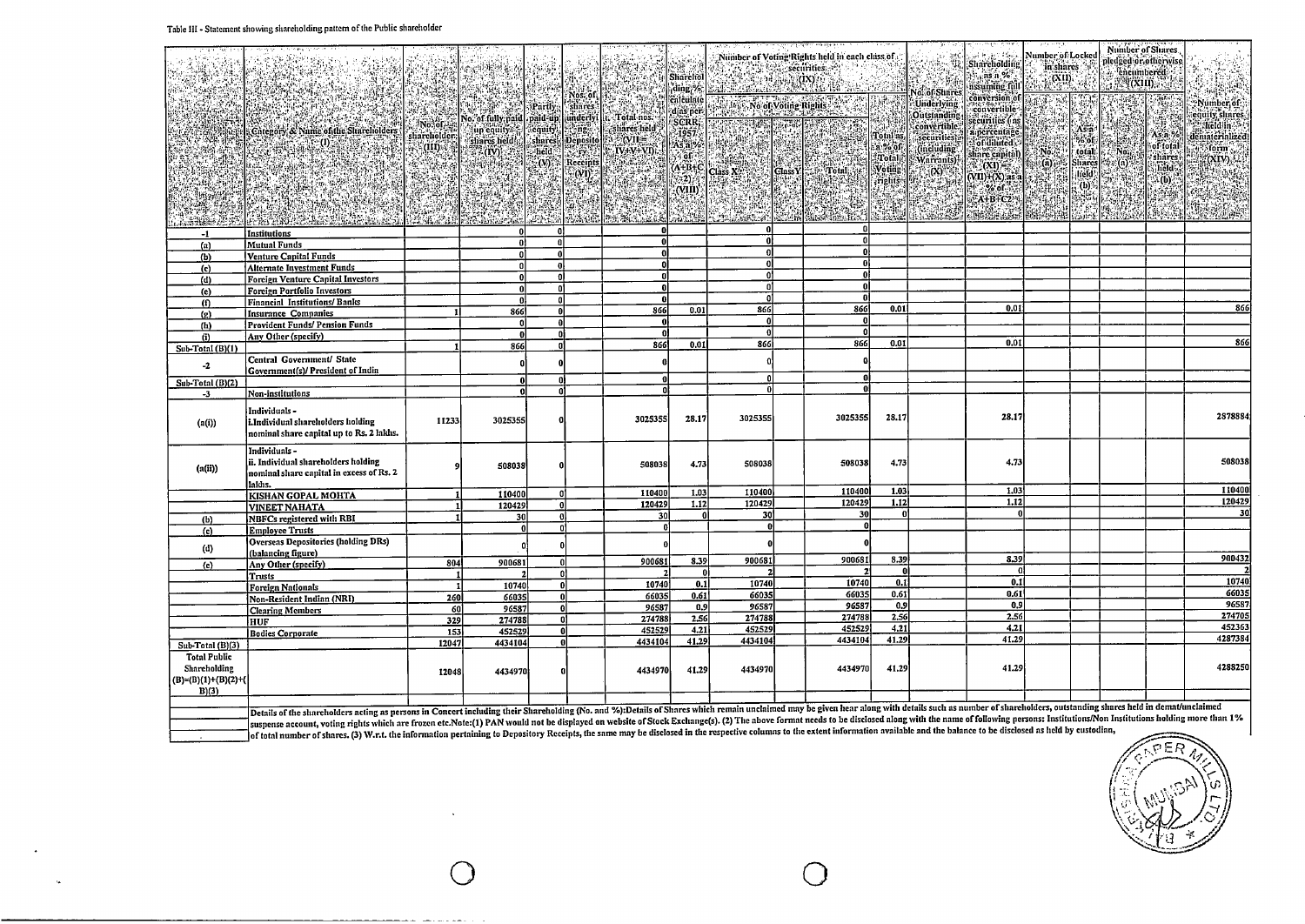## Table IV - Statement showing shareholding pattern of the Non Promoter- Non Public shareholder

 $\sim$ 

 $\sim$ 

 $\bullet$ 

 $\sim$ 

 $\chi$ 

|              | Category & Name<br>$\approx$ $\approx$ of the<br><b>Shareholders</b><br>$\mathbb{H}_n(\mathbf{0})$         | ants.<br>shareholder.<br>$\mathbb{R}$ (iii) $\mathbb{R}$ | ęni<br><b>Savanne Mosof fully paid   paid tip   exhanced</b><br>  Ployed   Ployed   paid   paid tip   exhanced<br>. up equity.<br>$\frac{1}{2}$ shares held | Partly Nos. of<br>cquity<br>shares's<br>held.<br>$\langle (V) \rangle$ | underlying<br>Depository<br>Receipts | *Tōtal nos.<br>shares held-<br>$\mathbb{C}(\text{VII} = \mathbb{C})$<br><b>IV+V+YD2</b> | <b>Sharch</b><br><b>solding</b><br>$-26.8$<br>$ {\rm{per}} $<br><b>SCRR.</b><br>19574<br>A.W.<br>$\overbrace{(\mathbf{A}^{\mathbf{+}}\mathbf{B})}^{(\mathbf{A}^{\mathbf{+}}\mathbf{B})}$<br>e(NIII) | 化离子法         | THE THREE TRANSPORTED TO THE TRANSPORTED TO<br>Number of Voting Rights held in each class<br>of securities<br>$\begin{picture}(10,10) \put(0,0){\line(1,0){155}} \put(0,0){\line(1,0){155}} \put(0,0){\line(1,0){155}} \put(0,0){\line(1,0){155}} \put(0,0){\line(1,0){155}} \put(0,0){\line(1,0){155}} \put(0,0){\line(1,0){155}} \put(0,0){\line(1,0){155}} \put(0,0){\line(1,0){155}} \put(0,0){\line(1,0){155}} \put(0,0){\line(1,0){155}} \put(0,0){\line(1$<br>calculat | Reference<br>é. | $N_0$ , $\delta f$<br>Shares<br><b>Underlyin</b><br>$\overline{\overset{g}{\underset{\text{Outstandi}}{\bigcirc}}}$ | Shareholding Number of Locked Shares<br>$r$ as a $%$ $\leq$<br>assuming full<br>conversion of <b>Management and the</b><br>convertible<br>securities (as<br>$[{\color{red} \textbf{Conformal}\space} \begin{tabular}{ c c } \hline \textbf{Countal}\space & \textbf{security (is)}\\ \hline \textbf{I}\space & \textbf{in} \space & \textbf{in} \space \\ \hline \textbf{I}\space & \textbf{in} \space & \textbf{in} \space \\ \hline \textbf{I}\space & \textbf{out} \space & \textbf{out} \space \\ \hline \textbf{I}\space & \textbf{out} \space & \textbf{out} \space \\ \hline \textbf{I}\space & \textbf{out} \space & \textbf{out} \space \\ \hline \textbf{I}\space & \textbf{out} \space & \textbf{out}$<br>ATAN BA | o in shares.<br>$\in (XII)^4$<br>S D.S<br><b>Novem</b><br>.<br>.(a) | As a %<br><b>of total</b><br>Shares<br>Cheld<br>$\mathbb{E}(6)$<br>IN IN | $\frac{N_0}{N_0}$ | aryumbergol<br>:-pledged/or.<br>cotherwise.<br><i>l</i> encumbered<br>$\mathbb{E}$<br>$\mathbb{R}$ As a %<br>cof.totals<br><b><i>Eshares</i></b><br><b>Article V</b><br>Hyddol | Number of :-<br>equity shares:<br>Eheldlin (e<br>dematerialized<br>$%$ form $^{\prime\prime}$<br><b>O(XIV)</b>                                                                                                                                                                                                                                         |  |  |  |  |  |  |  |  |  |  |  |  |
|--------------|------------------------------------------------------------------------------------------------------------|----------------------------------------------------------|-------------------------------------------------------------------------------------------------------------------------------------------------------------|------------------------------------------------------------------------|--------------------------------------|-----------------------------------------------------------------------------------------|-----------------------------------------------------------------------------------------------------------------------------------------------------------------------------------------------------|--------------|-------------------------------------------------------------------------------------------------------------------------------------------------------------------------------------------------------------------------------------------------------------------------------------------------------------------------------------------------------------------------------------------------------------------------------------------------------------------------------|-----------------|---------------------------------------------------------------------------------------------------------------------|------------------------------------------------------------------------------------------------------------------------------------------------------------------------------------------------------------------------------------------------------------------------------------------------------------------------------------------------------------------------------------------------------------------------------------------------------------------------------------------------------------------------------------------------------------------------------------------------------------------------------------------------------------------------------------------------------------------------------|---------------------------------------------------------------------|--------------------------------------------------------------------------|-------------------|--------------------------------------------------------------------------------------------------------------------------------------------------------------------------------|--------------------------------------------------------------------------------------------------------------------------------------------------------------------------------------------------------------------------------------------------------------------------------------------------------------------------------------------------------|--|--|--|--|--|--|--|--|--|--|--|--|
|              | Custodian/DR                                                                                               |                                                          |                                                                                                                                                             |                                                                        |                                      |                                                                                         |                                                                                                                                                                                                     |              |                                                                                                                                                                                                                                                                                                                                                                                                                                                                               |                 |                                                                                                                     |                                                                                                                                                                                                                                                                                                                                                                                                                                                                                                                                                                                                                                                                                                                              |                                                                     |                                                                          |                   |                                                                                                                                                                                |                                                                                                                                                                                                                                                                                                                                                        |  |  |  |  |  |  |  |  |  |  |  |  |
| 1            | Holder                                                                                                     |                                                          |                                                                                                                                                             |                                                                        |                                      |                                                                                         |                                                                                                                                                                                                     |              |                                                                                                                                                                                                                                                                                                                                                                                                                                                                               |                 |                                                                                                                     |                                                                                                                                                                                                                                                                                                                                                                                                                                                                                                                                                                                                                                                                                                                              |                                                                     |                                                                          |                   |                                                                                                                                                                                |                                                                                                                                                                                                                                                                                                                                                        |  |  |  |  |  |  |  |  |  |  |  |  |
| (a)          | Name of DR<br>Holder (if<br>available)                                                                     |                                                          |                                                                                                                                                             |                                                                        |                                      |                                                                                         |                                                                                                                                                                                                     |              |                                                                                                                                                                                                                                                                                                                                                                                                                                                                               |                 |                                                                                                                     |                                                                                                                                                                                                                                                                                                                                                                                                                                                                                                                                                                                                                                                                                                                              |                                                                     |                                                                          |                   |                                                                                                                                                                                |                                                                                                                                                                                                                                                                                                                                                        |  |  |  |  |  |  |  |  |  |  |  |  |
|              | $Sub-Total [C](1)$                                                                                         | ΩI                                                       | -ni                                                                                                                                                         | n                                                                      | ۵l                                   | Λ                                                                                       |                                                                                                                                                                                                     | ΩÎ           | n                                                                                                                                                                                                                                                                                                                                                                                                                                                                             | $\Omega$        |                                                                                                                     | $\Omega$                                                                                                                                                                                                                                                                                                                                                                                                                                                                                                                                                                                                                                                                                                                     | ΩI                                                                  | ٥l                                                                       | - Ol              |                                                                                                                                                                                |                                                                                                                                                                                                                                                                                                                                                        |  |  |  |  |  |  |  |  |  |  |  |  |
| $\mathbf{z}$ | Employee Benefit<br>Trust (under<br><b>SEBI</b> (Share<br>based Employee<br>Benefit)<br>Regulations, 2014) |                                                          |                                                                                                                                                             |                                                                        |                                      |                                                                                         |                                                                                                                                                                                                     |              |                                                                                                                                                                                                                                                                                                                                                                                                                                                                               |                 |                                                                                                                     |                                                                                                                                                                                                                                                                                                                                                                                                                                                                                                                                                                                                                                                                                                                              |                                                                     |                                                                          |                   |                                                                                                                                                                                |                                                                                                                                                                                                                                                                                                                                                        |  |  |  |  |  |  |  |  |  |  |  |  |
|              | Name (abc                                                                                                  |                                                          |                                                                                                                                                             |                                                                        |                                      |                                                                                         |                                                                                                                                                                                                     |              |                                                                                                                                                                                                                                                                                                                                                                                                                                                                               |                 |                                                                                                                     |                                                                                                                                                                                                                                                                                                                                                                                                                                                                                                                                                                                                                                                                                                                              |                                                                     | ۵l                                                                       | -0                |                                                                                                                                                                                |                                                                                                                                                                                                                                                                                                                                                        |  |  |  |  |  |  |  |  |  |  |  |  |
| (a)          | $Sub-Total [C](2)$                                                                                         | a                                                        |                                                                                                                                                             | ΩĪ                                                                     | $\mathbf{0}$                         | $\mathbf{0}$                                                                            |                                                                                                                                                                                                     | <b>n</b>     | $\mathbf{0}$                                                                                                                                                                                                                                                                                                                                                                                                                                                                  |                 |                                                                                                                     |                                                                                                                                                                                                                                                                                                                                                                                                                                                                                                                                                                                                                                                                                                                              |                                                                     |                                                                          |                   |                                                                                                                                                                                |                                                                                                                                                                                                                                                                                                                                                        |  |  |  |  |  |  |  |  |  |  |  |  |
|              |                                                                                                            |                                                          |                                                                                                                                                             |                                                                        |                                      |                                                                                         |                                                                                                                                                                                                     |              |                                                                                                                                                                                                                                                                                                                                                                                                                                                                               |                 |                                                                                                                     |                                                                                                                                                                                                                                                                                                                                                                                                                                                                                                                                                                                                                                                                                                                              |                                                                     |                                                                          |                   |                                                                                                                                                                                |                                                                                                                                                                                                                                                                                                                                                        |  |  |  |  |  |  |  |  |  |  |  |  |
|              |                                                                                                            |                                                          |                                                                                                                                                             |                                                                        |                                      |                                                                                         |                                                                                                                                                                                                     |              |                                                                                                                                                                                                                                                                                                                                                                                                                                                                               |                 |                                                                                                                     |                                                                                                                                                                                                                                                                                                                                                                                                                                                                                                                                                                                                                                                                                                                              |                                                                     |                                                                          |                   |                                                                                                                                                                                |                                                                                                                                                                                                                                                                                                                                                        |  |  |  |  |  |  |  |  |  |  |  |  |
|              |                                                                                                            |                                                          |                                                                                                                                                             |                                                                        |                                      |                                                                                         |                                                                                                                                                                                                     |              |                                                                                                                                                                                                                                                                                                                                                                                                                                                                               |                 |                                                                                                                     |                                                                                                                                                                                                                                                                                                                                                                                                                                                                                                                                                                                                                                                                                                                              |                                                                     |                                                                          |                   |                                                                                                                                                                                |                                                                                                                                                                                                                                                                                                                                                        |  |  |  |  |  |  |  |  |  |  |  |  |
|              | Total Non-<br>Promoter-Non<br>Public<br>Shareholding<br>$ C = [C](1)+ [C](2)$                              |                                                          |                                                                                                                                                             |                                                                        |                                      |                                                                                         | $\mathbf{0}$                                                                                                                                                                                        | $\mathbf{0}$ |                                                                                                                                                                                                                                                                                                                                                                                                                                                                               |                 |                                                                                                                     |                                                                                                                                                                                                                                                                                                                                                                                                                                                                                                                                                                                                                                                                                                                              |                                                                     | 0l                                                                       | $\Omega$          |                                                                                                                                                                                |                                                                                                                                                                                                                                                                                                                                                        |  |  |  |  |  |  |  |  |  |  |  |  |
|              |                                                                                                            |                                                          |                                                                                                                                                             |                                                                        |                                      |                                                                                         |                                                                                                                                                                                                     |              |                                                                                                                                                                                                                                                                                                                                                                                                                                                                               |                 |                                                                                                                     |                                                                                                                                                                                                                                                                                                                                                                                                                                                                                                                                                                                                                                                                                                                              |                                                                     |                                                                          |                   |                                                                                                                                                                                | Note (1) PAN would not be displayed on website of Stock Exchange(s).(2) The above format needs to disclose name of all holders holding more than 1% of total number of shares (3) W.r.t. the information pertaining to<br>Depository Receipts, the same may be disclosed in the respective columns to the extent information available,<br><b>FFER</b> |  |  |  |  |  |  |  |  |  |  |  |  |

 $\sim$ 

 $\bigcirc$ 

 $\Delta$